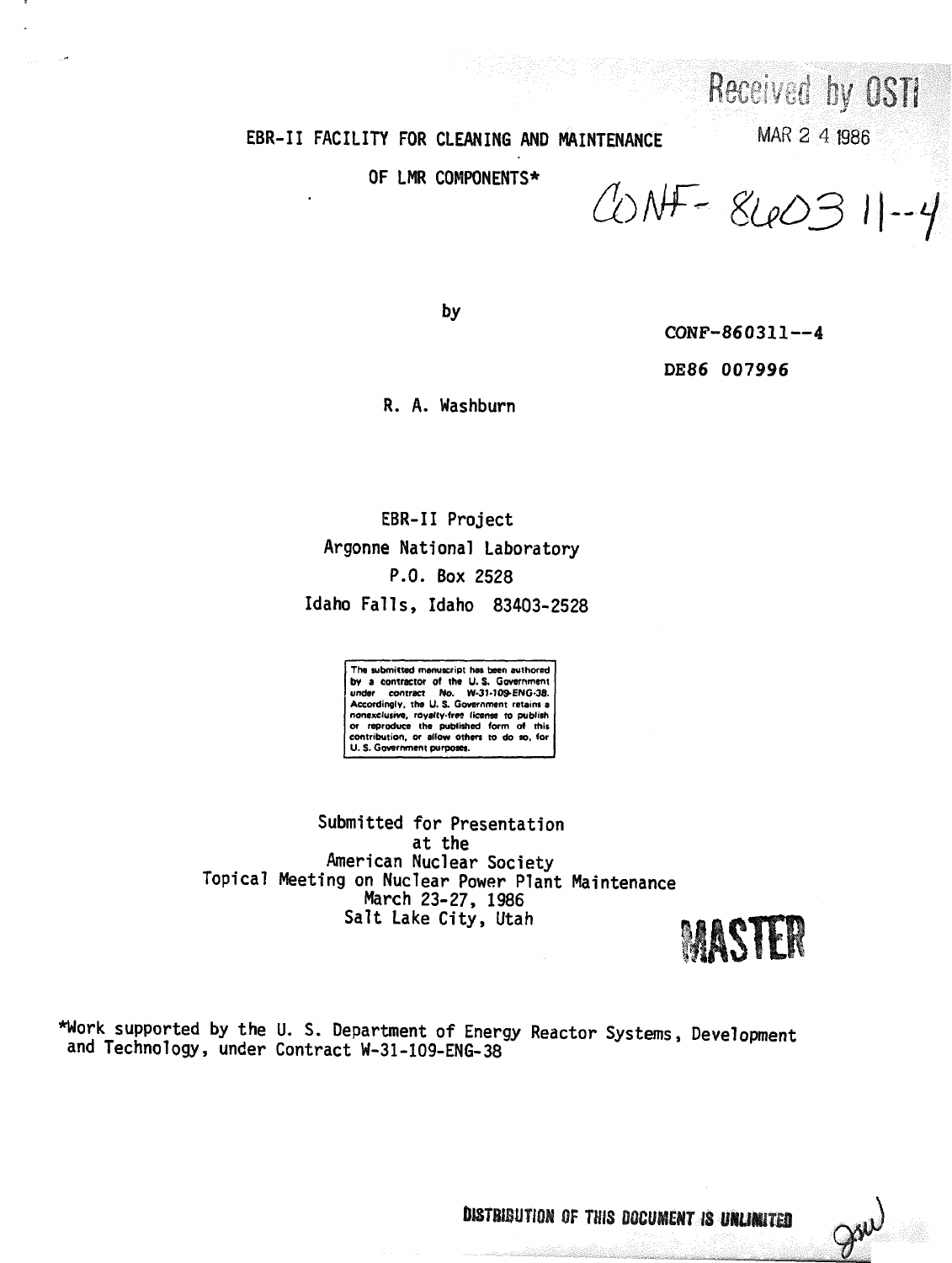# **EBR-II FACILITY FOR CLEANING AND MAINTENANCE OF LMR COMPONENTS**

# **R. A. Washburn**

**P.rgonne National Laboratory Idaho Falls, Idaho 83MO3-2528, U.S.A.**

#### **ABSTRACT**

**The cleaning and maintenance of EBR-II sodium wetted components is accomplished in a separate hands-on maintenance facility known as the Sodium Components Maintenance Shop (SCMS). Sodium removal is mostly done using alcohol but steam or water is used. The SCMS has three alcohol cleaning systems: one for small nonradioactive components, one for small radioactive components, and one for large radioactive components. The SCMS also has a water-wash station for the removal of sodium with steam or water. An Alcohol Recovery Facility removes radioactive contaminants from the alcohol and reclaims the alcohol for reuse. Associated with the large components cleaning system is a major component handling system.**

#### **INTRODUCTION**

**A Sodium Components Maintenance Shop (SCMS) has been designed and constructed for the removal of sodium from radioactive and nonradioactive sodium-wetted components so that hands-on maintenance activities can be performed. Highly radioactive components cannot be cleaned or maintained in the SCMS facility.**

**Sodium removal is primarily accomplished by the use of denatured ethyl alcohol, but steam and/or water is also used. Ethyl alcohol is used to clean sodium components that may possibly be damaged if cleaned with steam or water. Steam and/or water is used to clean sodium components whose function will not be impaired or will not be reused and for the disposal of bulk sodium.**

**This paper describes the SCMS facilities, alcohol cleaning systems, alcohol recovery system, and the major component handling system.**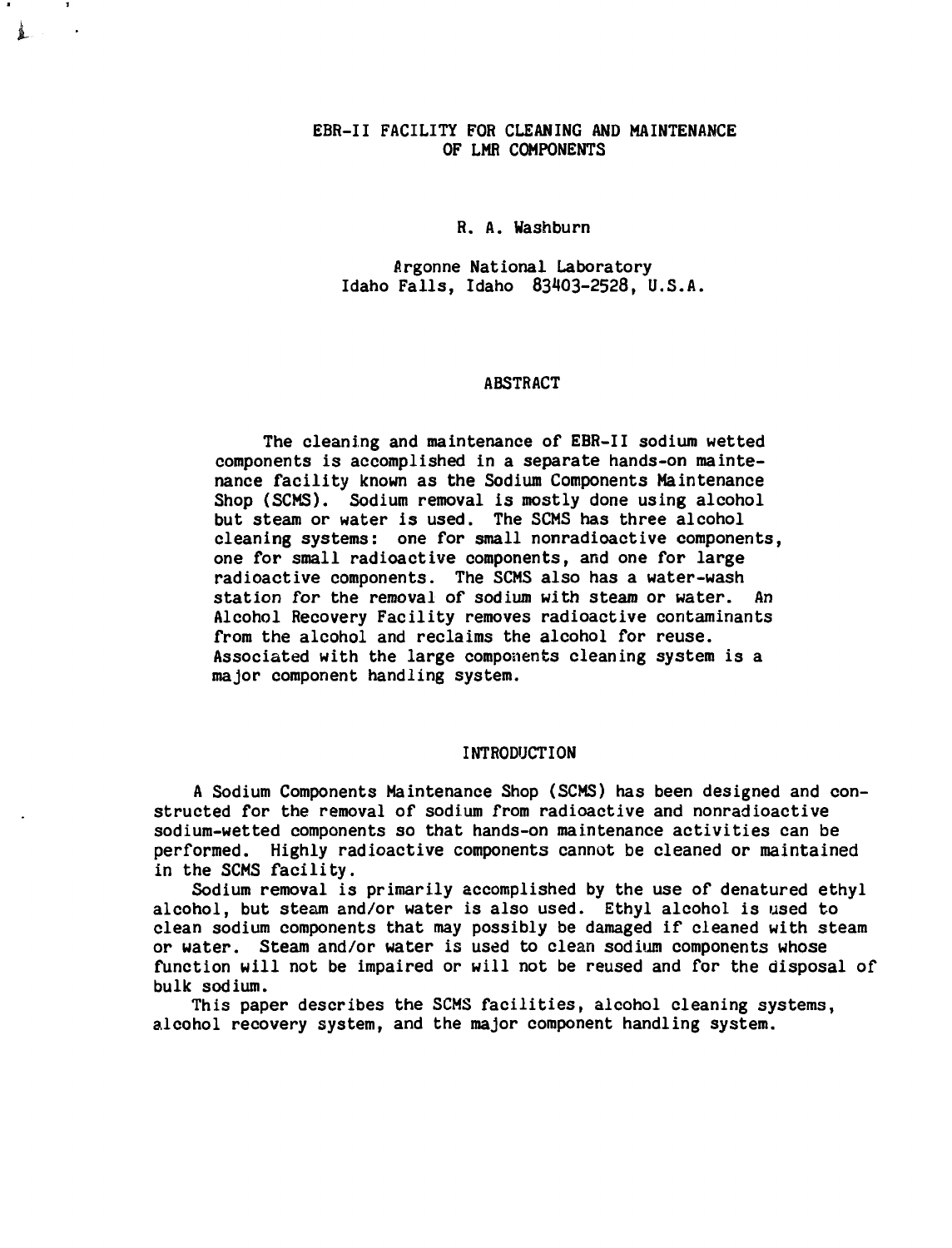## **SCMS FACILITIES**

**The SCMS is a separate facility from the EBR-II reactor facility and thus the maintenance of sodium wetted components requires that components be removed from the reactor facility and transported about 150 meters to the SCMS for cleaning and maintenance. The SCMS allows for sodium removal and maintenance activities to be conducted anytime of the year regardless of weather conditions.**

**The SCMS consists of a High Bay which has attached south and north annexes, an associated outdoor uncovered alcohol storage pad and a contaminated storage addition as shown on Fig. 1.**

**The High Bay houses the facilities required for removing sodium from sodium wetted components. It contains the Large and Small Component Cleaning Systems and the Water-Wash System. There is space for disassembly, maintenance, and reassembly of the components. The high bay is approximately 12 m x 20 m in plan with clearance for a bridge crane with a 9.8 m minimum hook height. Two 13.5 Mg electrically powered, separately controlled hoists on a single manually powered 27 Mg bridge and one 4.5 Mg electrically powered bridge crane are installed on the building crane rails.**

**Vehicle and component access into the High 3ay is through rolling hanger type doors located at both ends of the building. When the doors are fully open, a clear opening of about 6 m wide and 9.8 m high is available.**

**The south annex, known as the Equipment Annex, is 7.3 m wide x 14.6 m long and 4.3 m high on the low side. This annex contains suspect (HEPA) filters, an exhaust fan for the ventilation of the High Bay, power and motor controls, a 15,000 L retention tank for storing radioactively suspect waste water, and a 1135 L scrubber water holding tank.**

**The north annex, known as the Alcohol Recovery Facility (ARF), is 7.3 m wide x 7.3 m long and 4.3 m high on the low side. The ARF houses the equipment necessary to process the waste alcohol solutions generated by the SCMS cleaning operations.**

**An outdoor uncovered concrete pad is located approximately 9 m northwest of the High Bay. Alcohol storage tanks used in conjunction with the alcohol cleaning systems and alcohol recovery are installed on this pad. Above ground piping connects the storage tanks to the ARF and the high bay cleaning and process systems.**

**Located on the west side of the SCMS is the SCMS contaminated storage addition. This building is used for the temporary storage of sodium wetted components and of maintenance equipment. The storage building is a steel building 9 m wide x 12 m long and 5 m high at the eave,**

#### **Ventilation System**

**The High Bay has two separate ventilation systems. One operates during sodium cleaning operations and the other operates when cleaning is not being done. When cleaning operations are in progress, the air is brought into the High Bay from the outside through a steam preheat coil located in the north wall, the air passes through the High Bay, enters a HEPA-filtered exhaust system at the south wall, and is exhausted to a stack by a 4.7 m<sup>3</sup>/s exhaust fan. Exhaust ducts are also provided near the ridge of the roof of**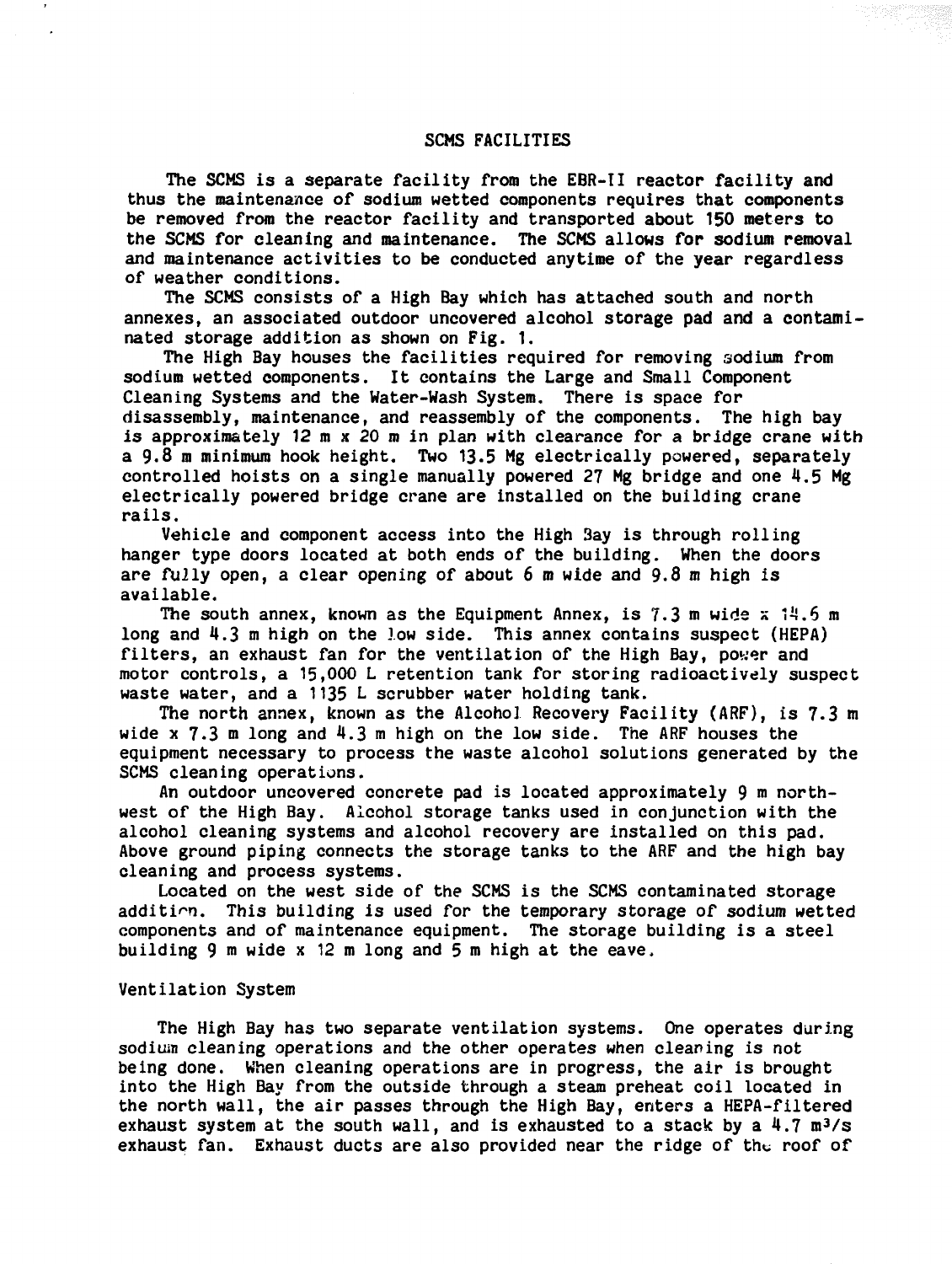

**ACAD: SCMS-1**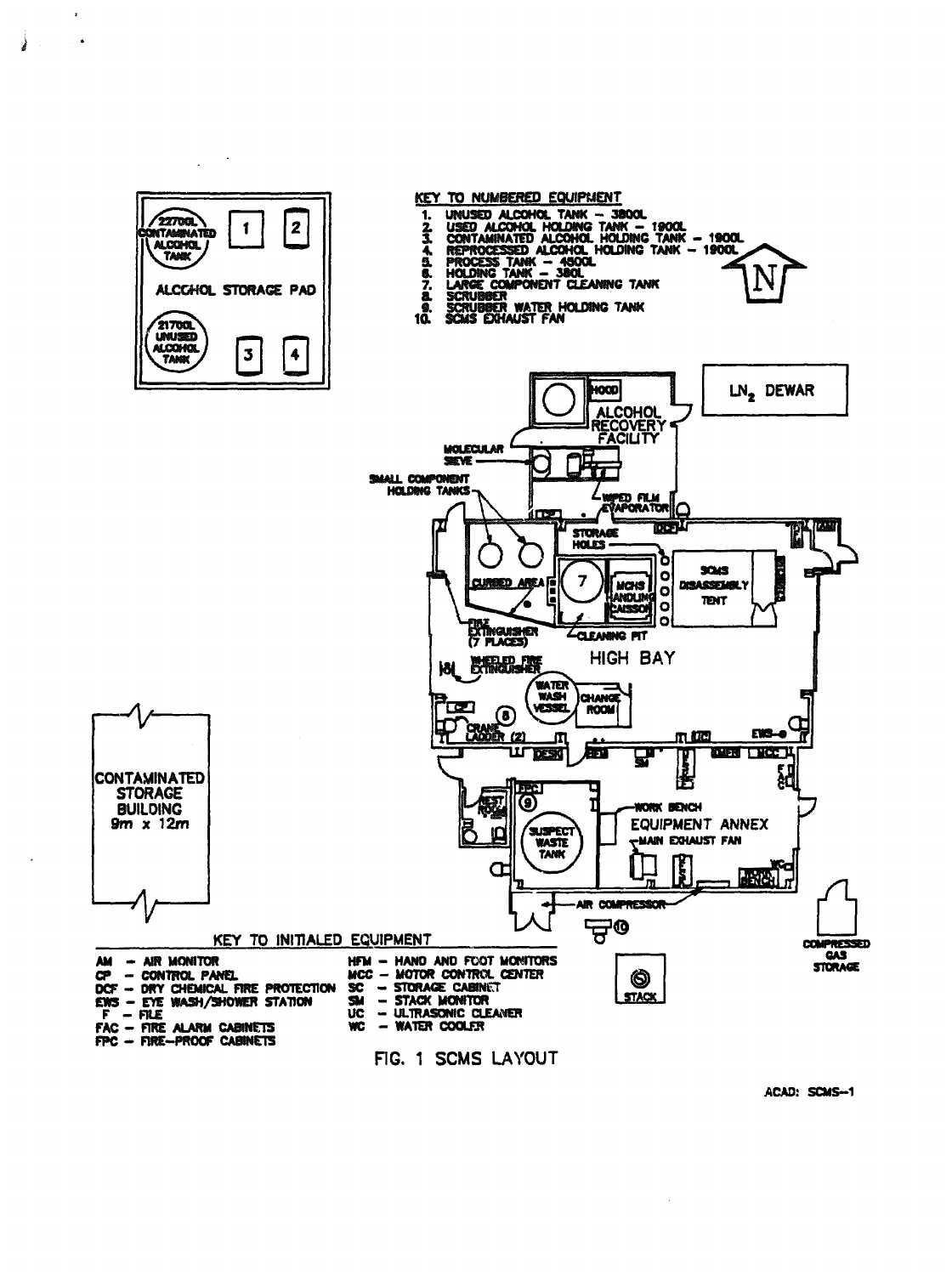**the High Bay to remove any combustible gas that may have collected in that area. When cleaning operations are not in progress, the HEPA-filtered exhaust system is shut down, and space heating is provided by steam unit heaters and ventilation is provided by a roof exhaust fan.**

# **Suspect Liquid (Water) Waste System**

**The Suspect Liquid Waste System stores water from the water-wash vessel, scrubber, and from the High Bay floor drains. This system consists of a 15,000 L liquid-waste retention tank, a transfer pump, sand traps, and two floor drains located in the High Bay. The retention tank is located in a pit in the Equipment Annex. The waste is periodically dumped from the retention tank into a portable transfer tank for processing via the Radioactive Liquid Waste Treatment Facility ANL-W.**

#### **Water and Steam Service**

**Potable water and 1200 kPa steam is provided to the SCMS for cooling and heating of process equipment, for scrubber water, and for sodium removal and decontamination of components in the water-wash vessel.**

#### **Electrical**

**Electrical power (500 kVA) is provided at 480 V to the motor control center in the Equipment Annex.**

**The High Bay and the ARF are considered hazardous locations because of the possible presence of alcohol vapors, and as such, are classified by the National Electrical Code (NEC) as Class I, Division 2 locations. This NEC classification requires electrically operated components to be either intrinsically safe, designed for Class I, Division 2 locations, or installed in such a manner as to be suitable for use. Other areas within the 5JCMS complex are considered nonhazardous and use general purpose electrical components.**

#### **ALCOHOL CLEANING SYSTEMS**

**The alcohol cleaning systems consists of two small component cleaning systems, a large component cleaning system, and a storage system for used and unused alcohol. Both the small and large component cleaning systems use denatured ethanol for sodium removal.**

**The Small Component Cleaning Systems and the Large Component Cleaning System have many common interfaces, such as the alcohol storage tanks, the inerting gas system, the gas sampling system and the steam, air, and water systems. Figure 2 is a simplified flow diagram of the Small and Large Component Cleaning Systems.**

## **Small Component Cleaning System**

**The small component cleaning system consist of a system for cleaning nonradioactive components and one for cleaning radioactive components. The small component cleaning systems are located in the High Bay as shown on**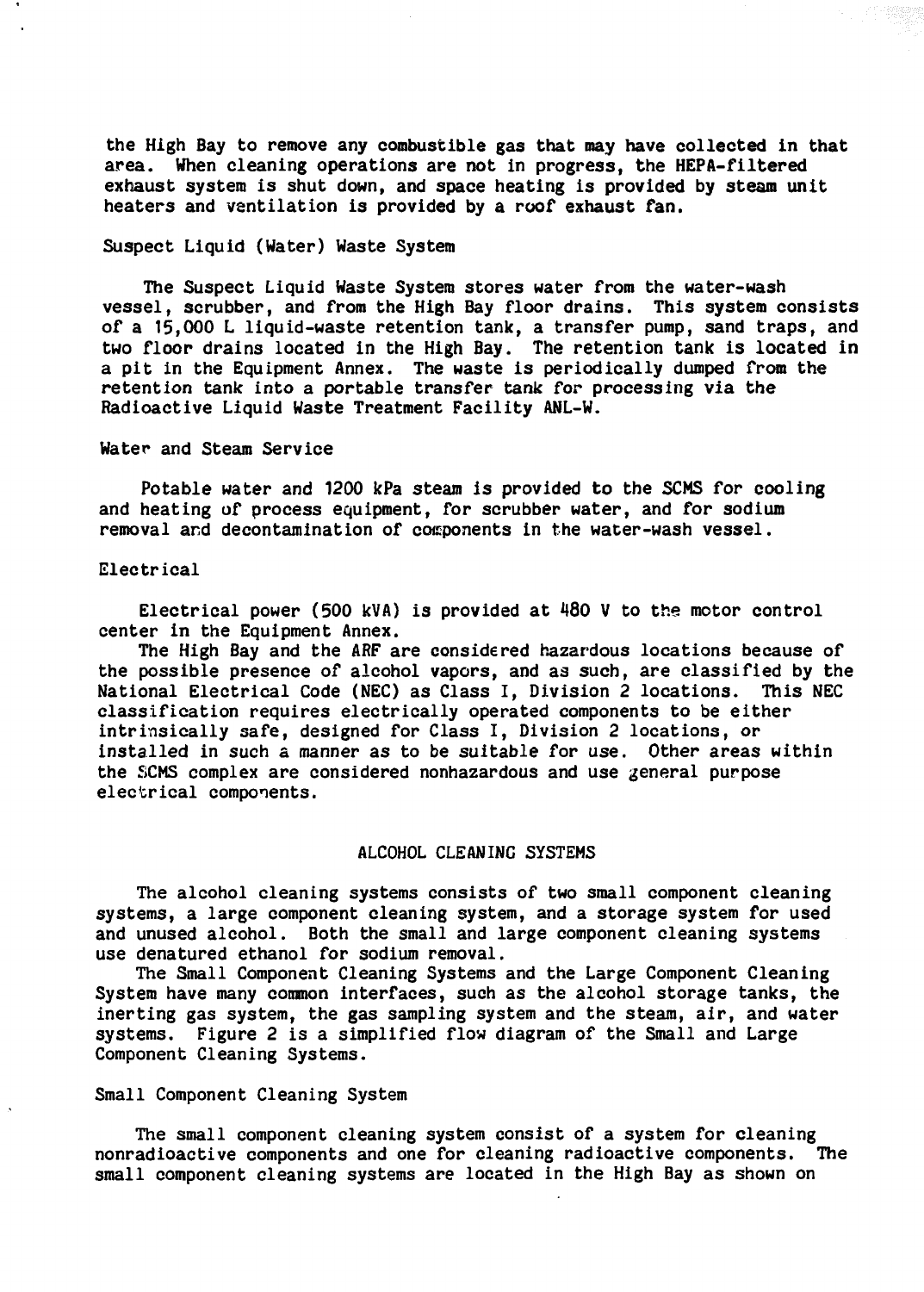

 $\ddot{\phantom{0}}$  $\sim$   $\sim$ 

 $\hat{\hat{\mathbf{h}}}$ 

FIG. 2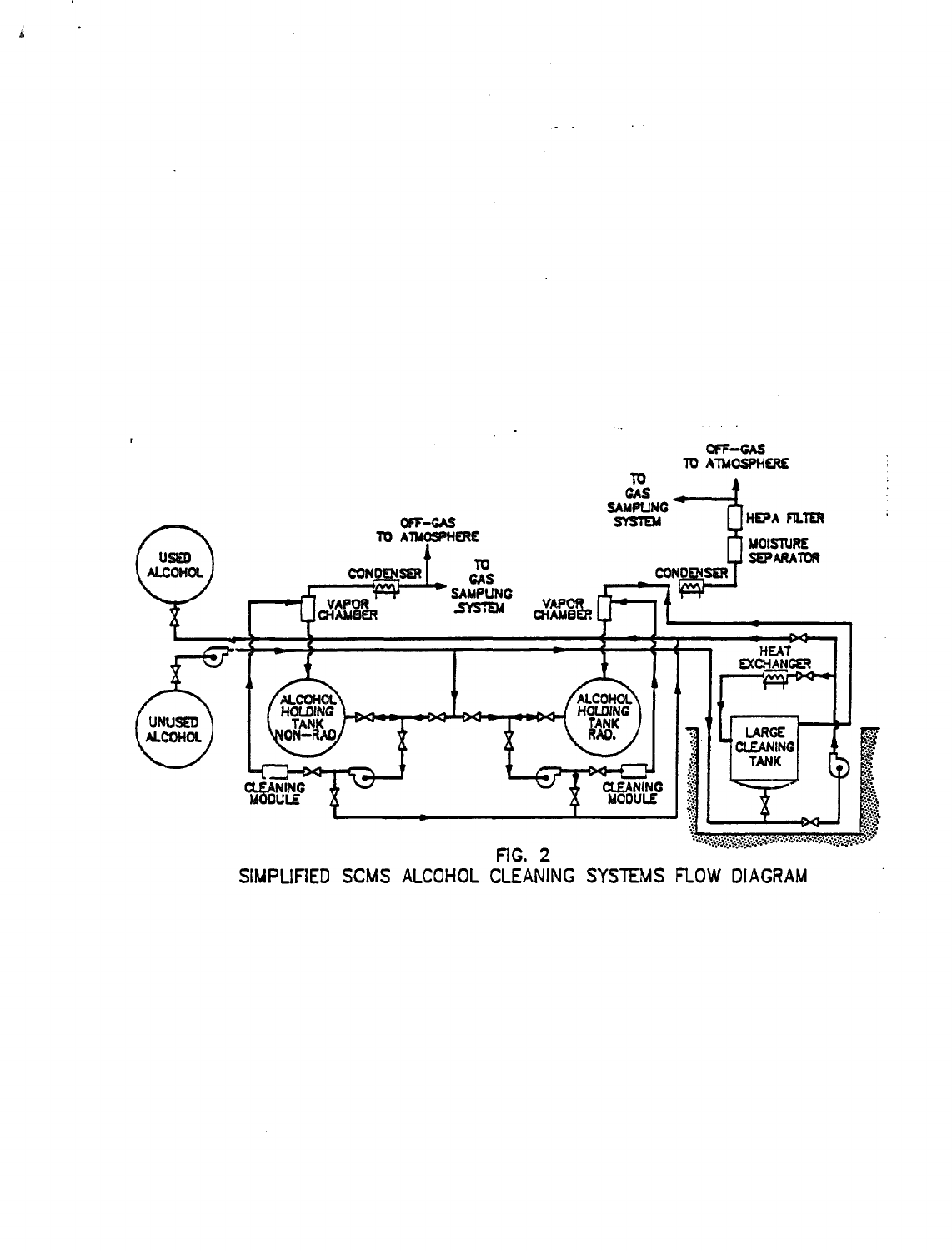**Fig. 1. Each system basically consists of an alcohol holding tank, an alcohol recirculation loop, an off-gas system, an inert gas system, and a gas sampling system as shown on Fig. 2.**

**Alcohol (folding Tanks: The alcohol holding tanks have a nominal capacity of 1135 L. Each tank is a double walled vessel so that steam for heating and water for cooling may be introduced into the annulus between the walls to raise or lower the temperature of the alcohol as a way of controlling the alcohol-sodium reaction rate. Each tank is provided with a normal vent for venting nitrogen and hydrogen. An emergency vent is also provided which contains a safety valve. Each tank has an equipment hatch so that small components can be placed directly into the tank for cleaning.**

**Alcohol Recirculation Loop: The recirculation loop contains a pump, valves, instrumentation, and a cleaning module for holding the component to be cleaned. The cleaning module may be nothing more than a length of pipe with flanges and end fittings for attachment of the alcohol lines or a simple vessel to accommodate a component. In many cases the component itself is used as a cleaning module if only the interior requires cleaning.**

## **Large Component Cleaning System**

**The Large Component Cleaning System consists of a large cleaning tank, an alcohol recirculation loop, an off-gas system, an inert gas system, a gas sampling system, and storage tanks as shown on Fig. 2. The cleaning system is located in the High Bay adjacent to the small component cleaning** systems as shown on Fig. 1. The large component cleaning system was specifically designed to clean the primary pumps, fuel transfer arm, storage **basket, and the intermediate heat exchanger. The approximate size and weight of these components are:**

| Primary Coolant Pump        | 18.4 Mg   | 1.2 m Dia $x$ 6.4 m long                  |
|-----------------------------|-----------|-------------------------------------------|
| Intermediate Heat Exchanger | $29.5$ Mg | 1.5 m Dia $x$ 6.7 m long                  |
| Transfer Arm                | 16.3 $Mg$ | $2 \text{ m x}$ . 6 $\text{m x 5 m long}$ |
| Storage Basket              | 22.7 Mg   | 1.7 m Dia $x$ 6.1 m long                  |

**The cleaning tank is located in a pit to provide sufficient overhead access for installation and removal of large components.**

**Large Component Cleaning Tank: The large component cleaning tank has a nominal volume of 22,700 L. The tank is about 2 m in diameter and 6.8 m long. The tank has a bottom fill and drain line and a normal vent that leads to the off-gas system used by the small radioactive component cleaning system. The tank also has an emergency vent containing a safety valve.**

**Alcohol Recirculation Loop: The recirculation loop contains a pump, a heat exchanger, valves, and instrumentation. The pump recirculates alcohol during cleaning and transfers alcohol to the used alcohol storage tank. The heat exchanger heats or cools the alcohol to control the rate of sodium-alcohol reaction rate.**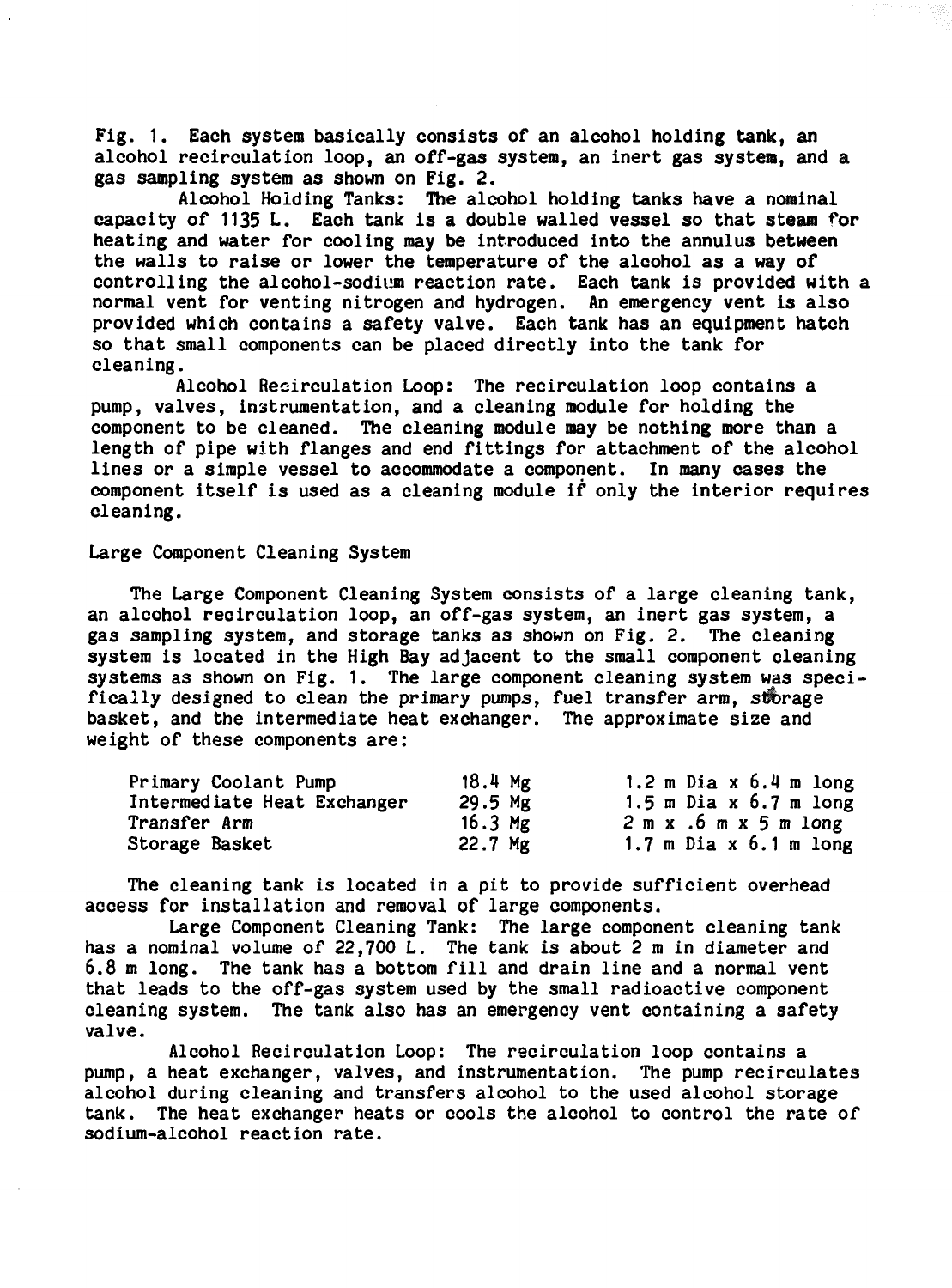## **Off-Gas System**

**Hie off-gas system vents inerting gas (nitrogen) and hydrogen from the alcohol holding tanks and the large component cleaning tank to the atmosphere outside of the High Bay. Both off-gas systems contain a water-cooled condenser for condensing the alcohol vapors in the off-gas. The small radioactive component cleaning system also contains a HEPA filter for removing radioactive particulates from the off-gas and a moisture separator to remove entrained moisture to prevent plugging of the HEPA filter.**

## **Alcohol Storage System**

**Alcohol used in the SCMS is stored in outside above-ground storage tanks on a concrete alcohol storage pad. Tanks are provided for the separate storage of unused alcohol, used radioactive alcohol, and used nonradioactive alcohol. Each tank is blanketed with inert gas.**

**Figure 1 shows the location of the-alcohol storage pad and the general arrangement of the storage tanks. The storage pad isa9.8mx9.8 m concrete pad with an 0.46 m high surrounding wall to contain all alcohol that would be released if the largest tank failed.**

**Alcohol storage includes:**

- **1. A 3800 L tank and a 22,700 L tank for storing unused alcohol.**
- **2. A 22,700 L tank for storing used radioactive alcohol.**
- **3. Two 1900 L holding tanks one for storing used nonradioactive alcohol and one for storing used radioactive alcohol.**
- **4. A 1900 L holding tank for storing reprocessed alcohol.**

**Each storage tank is provided with a conservation vent to reduce evaporation losses and to allow the tank to breathe while being filled or emptied. Each tank is also provided with an emergency vent containing a safety valve to relieve excessive internal pressure.**

**Two pumps on the storage pad transfer alcohol to the cleaning systems. A 57 L/min canned pump transfers alcohol to the Small Component Cleaning System, and a 190 L/min canned pump transfers alcohol to the Large Component Cleaning System or the Small Radioactive Component Cleaning Systems. There is also a pump for transferring alcohol to the ARF and a pump to transfer reprocessed alcohol to either clean or contaminated storage.**

## **Inerting Gas System**

**A liquid nitrogen system with a vaporizer provides gaseous nitrogen for inerting the alcohol cleaning systems and the alcohol storage tanks. A gaseous nitrogen blanket is maintained on each alcohol storage tank to prevent the formation of an explosive mixture of alcohol and oxygen and to keep the fresh alcohol pure.**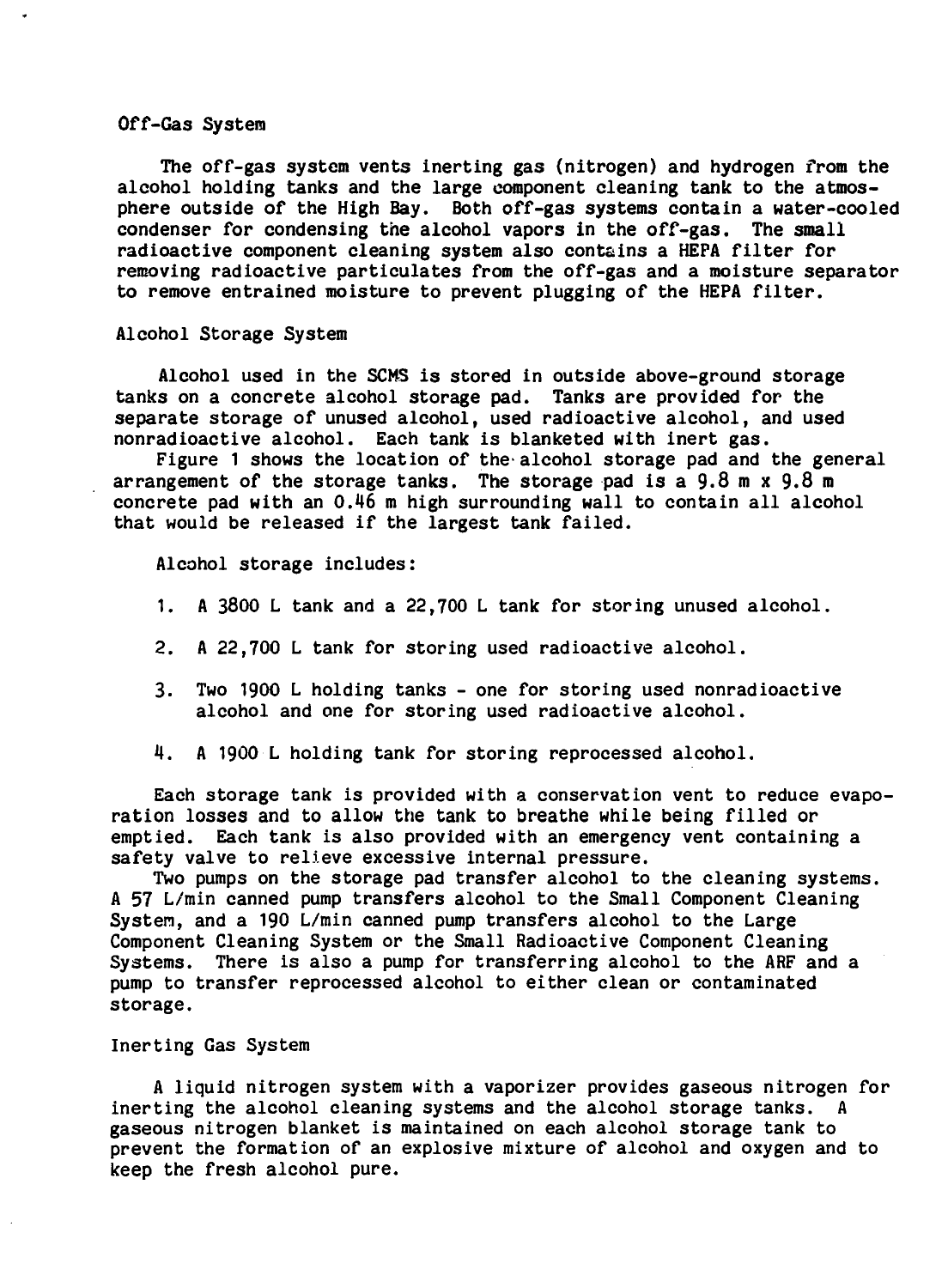**Prior to filling with alcohol, the tanks and cleaning module are inerted to reduce the oxygen concentration to less than W. After filling, inerting is maintained to keep the oxygen concentrations less than ^% and to sweep hydrogen from the tanks and cleaning module through the off-gas system.**

# **Gas Sampling System**

**A gas sampling system is provided to monitor the oxygen and hydrogen in the off-gas. A hydrogen meter, oxygen analyzer, and a gas chromatograph are located in the SCMS alcohol instrument and control panel. The oxygen meter is used to monitor the oxygen concentration in the alcohol holding tanks or large component cleaning tank. The on-line hydrogen meter and the gas chromatograph are used to monitor the hydrogen that is evolved during the alcohol-sodium reaction.**

# **ALCOHOL RECOVERY FACILITY**

**The waste sodium-alcohol solution generated by SCMS operations is processed by the Alcohol Recovery Facility (ARF) to convert the waste to scdium carbonate, to recover the alcohol for reuse and to reduce the volume of sodium waste for disposal in the Radioactive Waste Management Complex (RWMC).i**

**The equipment used in the ARF consists of a process tank, a wiped-film evaporator, a molecular sieve, alcohol holding tanks, pumps, and 208 L barrels for collection of the solid waste. Storage tanks and pumps located on the alcohol storage pad are used as needed for the process. A flow diagram of the process is shown on Fig. 3. Contaminated alcohol is pumped from the alcohol waste tank to the process tank where water is added to the alcohol to convert the sodium ethoxide to sodium hydroxide. The alcohol is pumped to the wiped-film evaporator which is maintained under a carbon dioxide atmosphere to convert the sodium hydroxide to sodium carbonate. In the wiped-film evaporator the alcohol is boiled off, condensed to a liquid in a condenser, and collected in a 380 L holding tank. The waste product, a sodium carbonate powder is collected in a 208 L waste drum. The condensed alcohol is then pumped through the molecular sieve dryer to remove water and is collected in the 1900 L reprocessed alcohol holding tank.**

## **Wiped-Film Evaporator**

**The evaporator is of the wiped-film, rotary vane type with a water cooled condenser. The wiped film evaporator is a .46 m<sup>2</sup> unit and is rated at 57 L/h. The vane which is enclosed in a steam jacketed chamber rotates at 750 rpm where the alcohol is thrown against the heated walls to form a thin film and is then evaporated. The alcohol vapor is condensed in a 2.8 m<sup>2</sup> water-cooled condenser. The solids are forced to the end of the evaporator by the rotating vane and are discharged through a bottom opening into a 208 L drum.**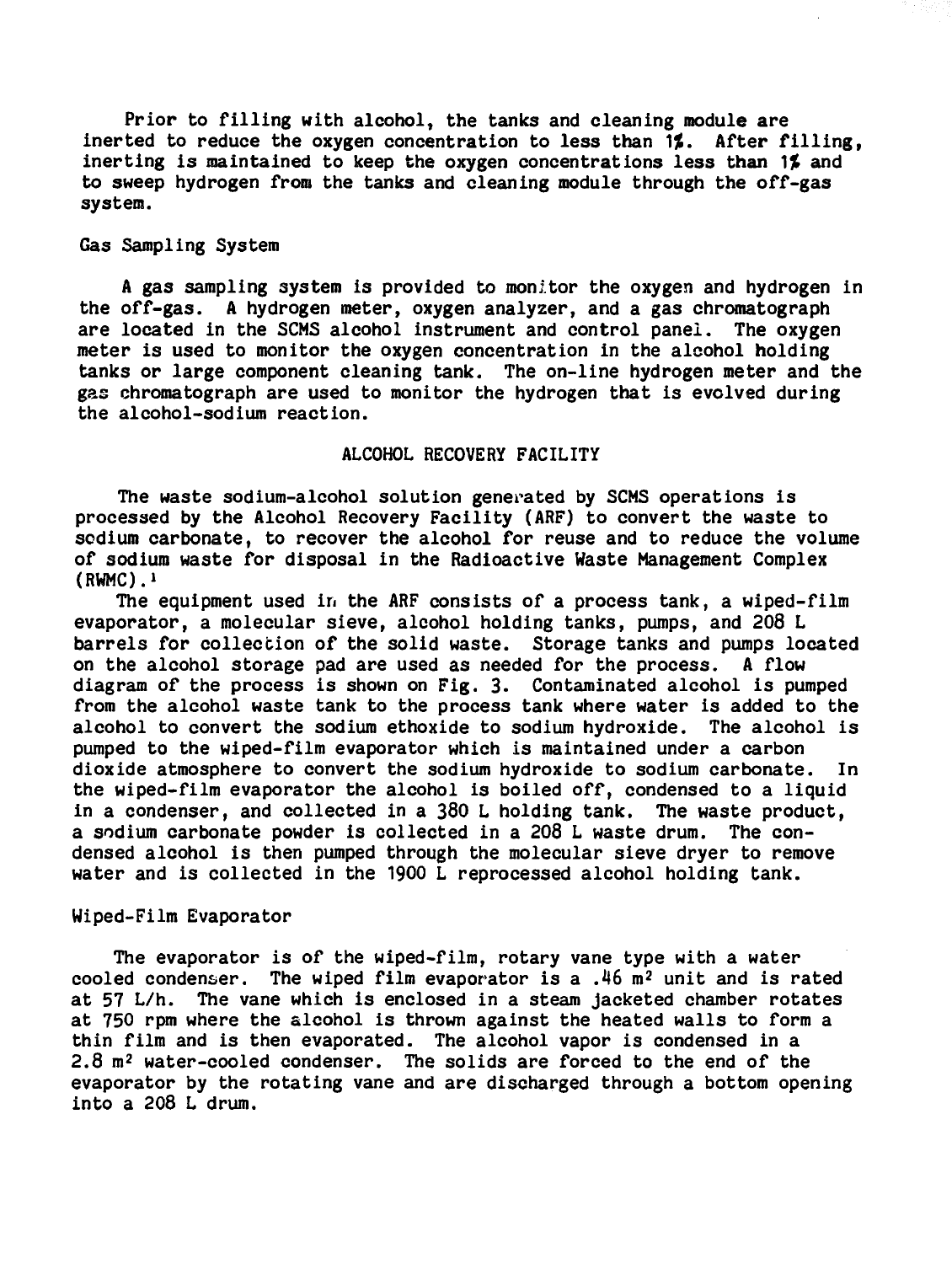

 $\bar{.}$ 

 $\sim 10$ 

 $\mathbb{R}^3$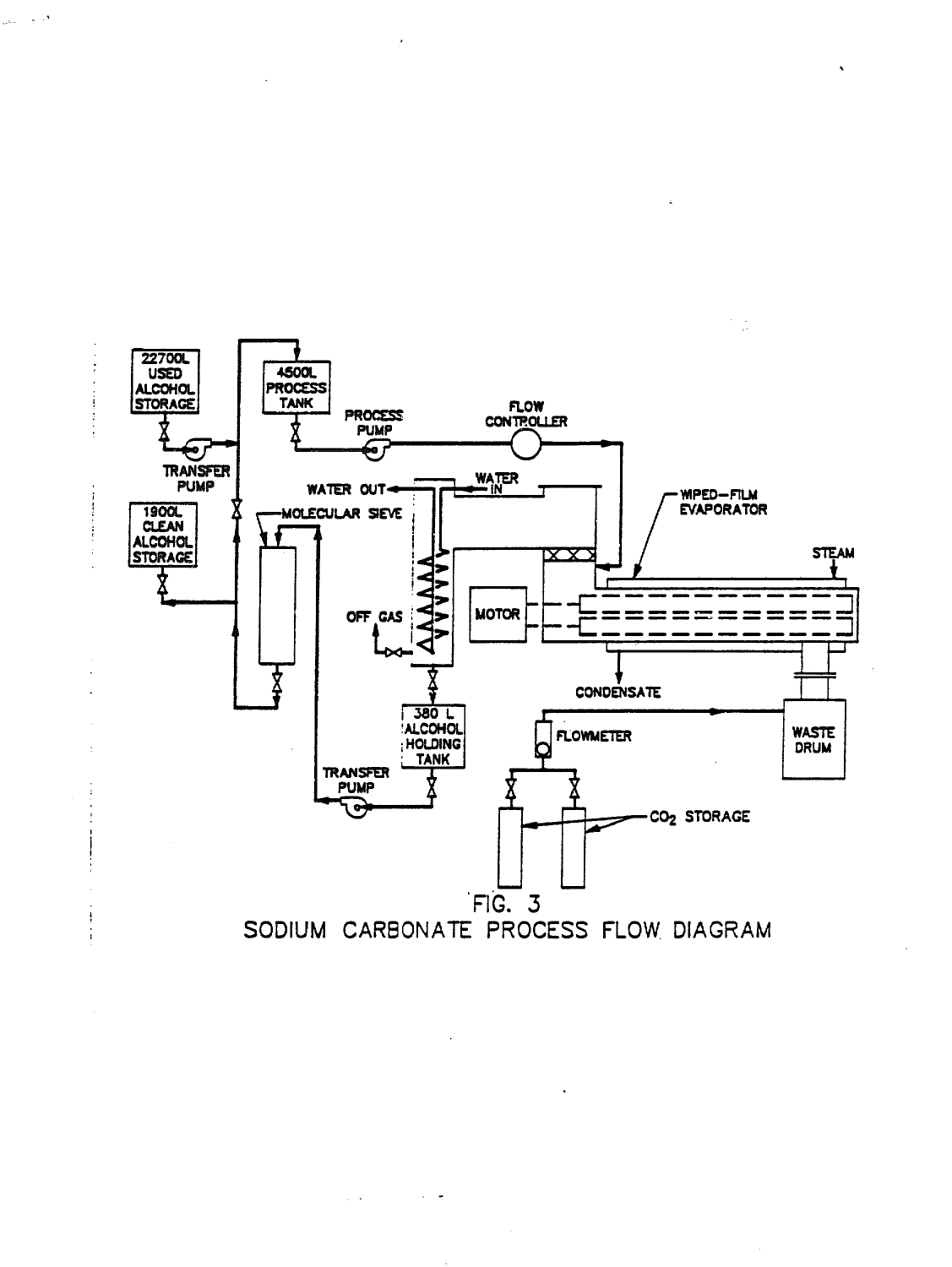#### **Molecular Sieve**

**The molecular sieve consists of a tank filled with 3A molecular sieve pellets for drying ethyl alcohol so that the alcohol water concentration will not exceed acceptable levels. Four steam panel coils within the tank are used to regenerate the pellets by heating to 177°C. The four panel coils are welded into a manifold and are supplied with 1200 kPa steam and have a heat transfer surface of 9.5 m<sup>2</sup>.**

### **WATER-WASH SYSTEM**

**The Water-Wash System uses steam and/or water to remove sodium from equipment or components not intended for reuse or where the functionability will not be impaired. The water-wash system is also used for performing limited decontamination of components that may still be radioactively contaminated after sodium removal.**

**The Water-Wash System basically consists of a vessel and a ventilation system. The vessel contains the sodium-water reaction, thus protecting personnel from small hydrogen detonations, hot caustic and sodium, and radioactive contamination. The ventilation system consists of a venturi scrubber with liquid separator, moisture separator, air heater, HEPA filters, exhaust fan, and direct to atmosphere vent. The air is exhausted from the vessel through the scrubber, and HEPA filters before being released to the SCMS exhaust stack. The general arrangement and location of the equipment is shown on Fig. 1. A flow diagram of the ventilation system is shown on Fig. 4.**

## **Water-Wash Vessel**

**The water-wash vessel is constructed of stainless steel and is approximately 3 m in diameter and 4 m high. The bottom of the vessel is dished to allow for drainage. The vessel is designed for 345 kPa to accommodate a hydrogen/air reaction but operates at or near atmospheric pressure. The top head contains openings for equipment access. A side access door is provided for equipment and personnel entry. Small sealed ports in the side of the vessel provide for insertion of steam and water lances and view ports allow for observation of cleaning operations.**

#### **Scrubber**

**The venturi scrubber is designed to remove all of the reaction products resulting from burning sodium at a rate of 6 g/s. This is very conservative since less than half of the reaction products will leave the waterwash vessel. The scrubber is specified to have an efficiency of 97^ for a particle size of 0.37 micron. The scrubber includes a liquid separator for separating the liquid from the exhaust air preventing liquid carry-over into the downstream HEPA filter.**

**A water-recirculation system is used to reduce the amount of contaminated water that will require disposal. The scrubber water holding tank and the water recirculation pumps are located in the suspect-waste-tank pit in the SCMS Equipment Annex.**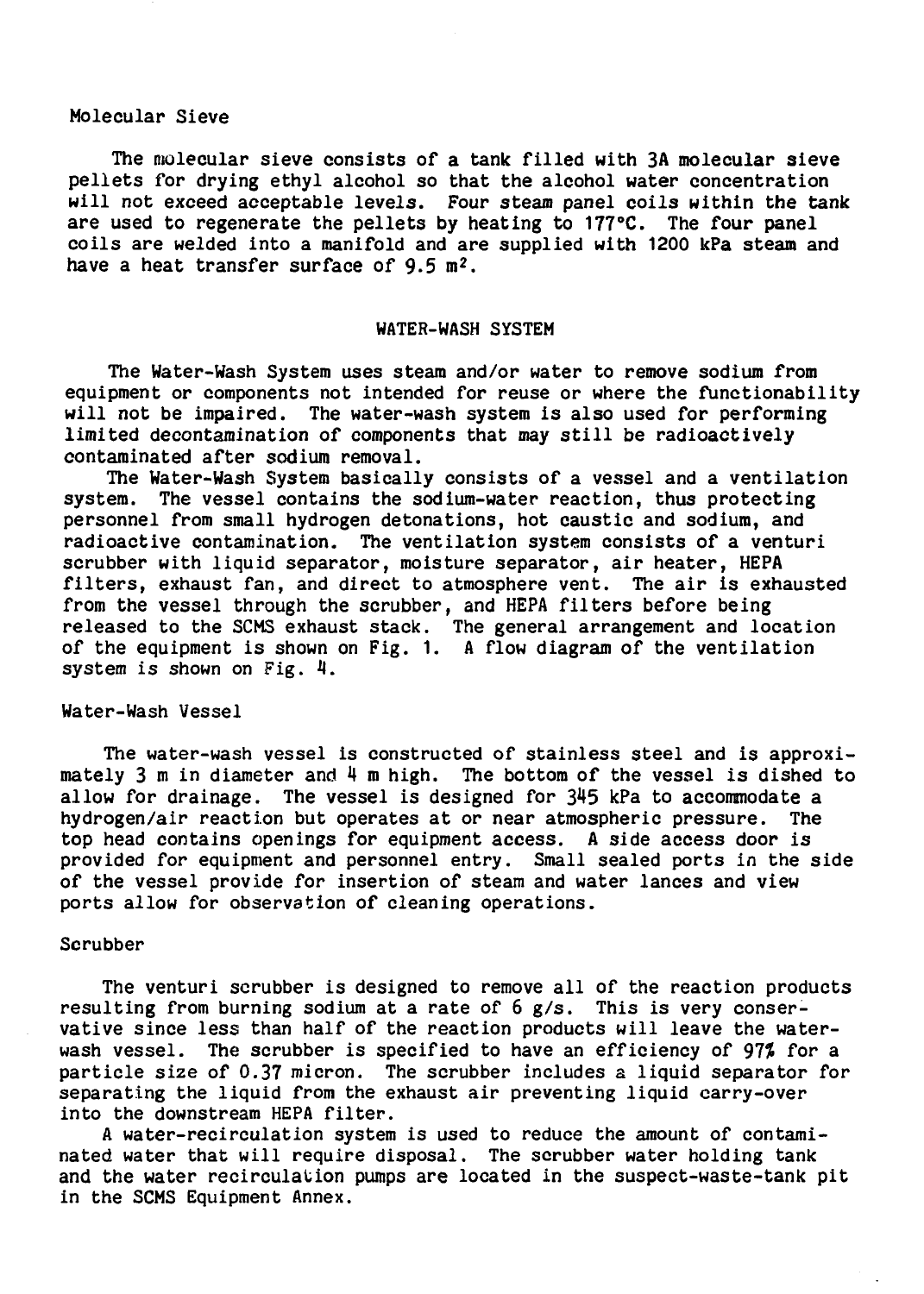

SIMPLIFIED SCMS WATER-WASH FLOW DIAGRAM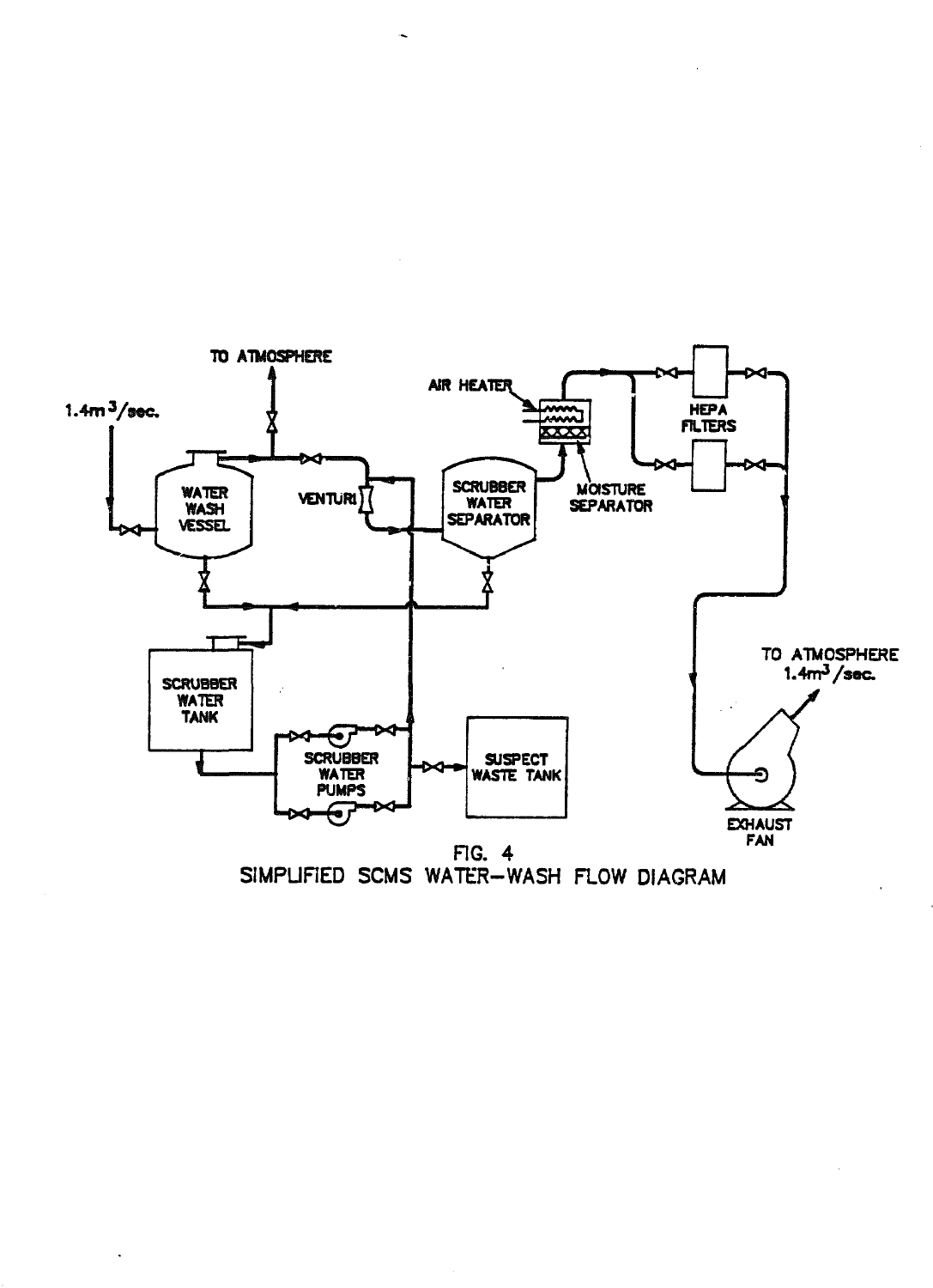#### **Entrained Moisture Separator**

**A moisture separator between the scrubber liquid separator and the air heater removes the remaining entrained liquid droplets to protect the KEPA filters from moisture.**

## **Air Heater**

**A steam heated air heater between the moisture separator and the HEPA filters increases the exhaust temperature a minimum of 12°C to preclude condensation of moisture in the HEPA filters.**

## **HEPA Filters**

**Two banks of High Efficiency Particulate Air (HEPA) filters downstream of the air heater provides for final collection of sodium-water reaction products. Each filter bank contains four filters installed in bag-out housings. Only one filter bank is in operation at one time while the other bank is in readiness for service.**

## **Exhaust Fan**

The exhaust fan provides a ventilation flow of 1.4 m<sup>3</sup>/sec. This allows **for dilution of the sodium-water reaction products and for efficient operation of the scrubber. The exhaust fan pulls the ventilation air through the vessel, scrubber, HEPA filters and then exhausts the air to the SCMS ventilation exhaust stack.**

#### **Direct to Atmosphere Vent**

**The ventilation system also includes an alternative direct to atmosphere path to vent hydrogen from the vessel if the exhaust fan fails during a cleaning operation.**

# **MAJOR COMPONENT HANDLING SYSTEM**

**A major component handling system was designed and fabricated to facilitate the removal and installation of large components from and into the EBR-II primary tank, and for the transport of large components to and from the SCMS for sodium removal and maintenance activities. The major component handling system was specifically designed to handle the primary pumps, intermediate heat exchanger, fuel storage basket, and the fuel transfer arm.**

**Large component removal from the primary tank is accomplished using a handling system consisting of gastight enclosures that contain the component while minimizing oxygen contamination of the primary tank cover gas. After removal, the handling system provides means for containing, handling, and transporting the large components out of the EBR-II reactor building to the SCMS for cleaning, and maintenance operations.**

**The major component handling system basically consists of the following components: adapters sections, pulling caissons, handling caisson, nozzle flange inspection equipment, and an argon control panel.**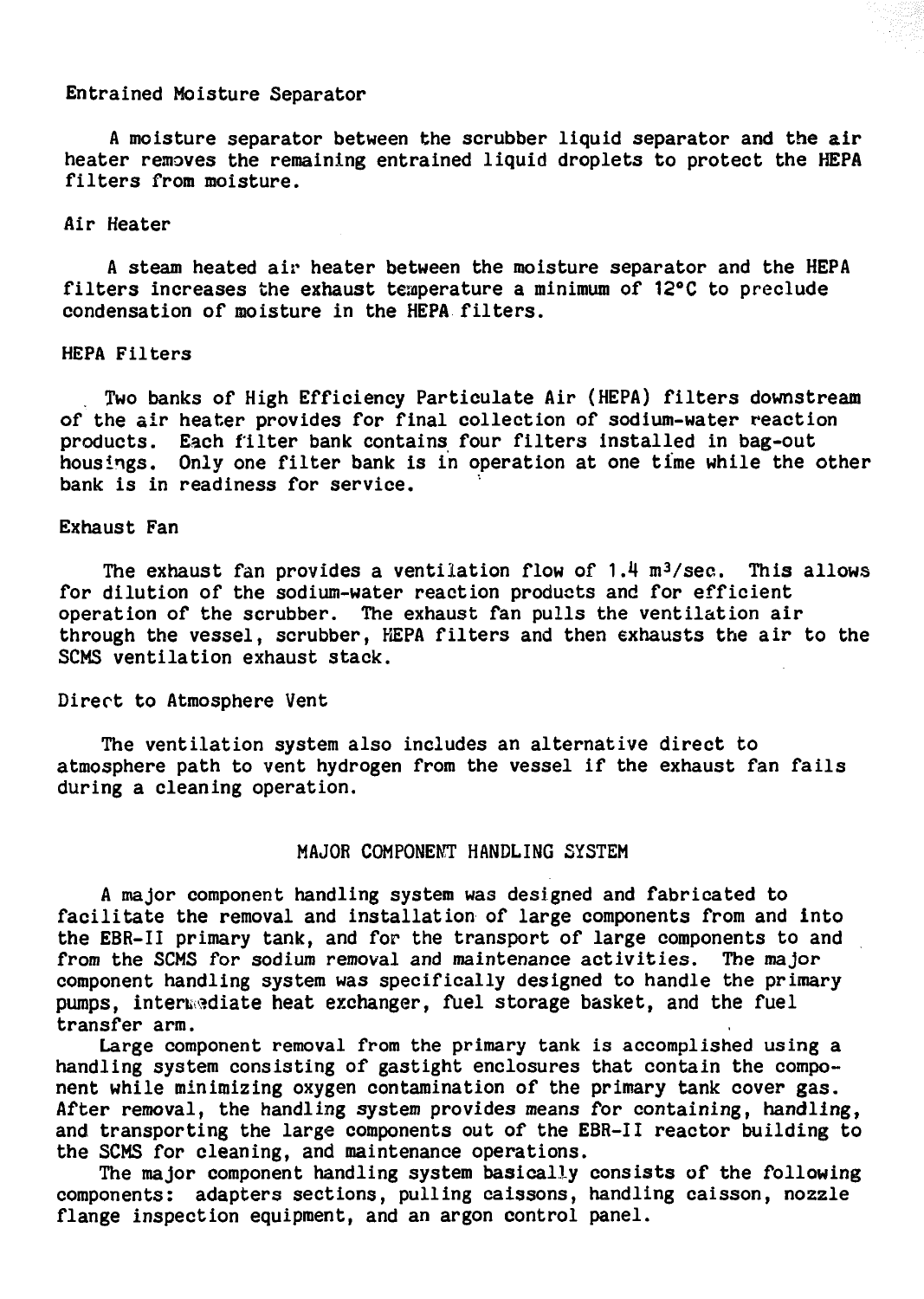## **Adapter Section**

**The Adapter Section serves as a gastight transition between the primary tank nozzle and the pulling caisson. Each primary tank nozzle has a adapter section to suit its particular shape, size, and location in the top of the primary tank. Each adapter section is equipped with viewing windows, a trap door, a manhole, and argon gas connections. The viewing windows are used to observe the component during removal and insertion operations. The trap door is used to seal the vacated nozzle after the component is removed. The manhole provides personnel access for the connection of the Pulling Caisson Piston to the component. The argon gas connection provides a source of argon to maintain positive pressure in the Adapter Section and prevent air in-leakage and the escape of the primary cover gas.**

## **Pulling Caisson**

**The Pulling Caisson forms a gastight enclosure to contain the component during removal or insertion operations.' Two types of pulling caissons are supplied: one, a cylindrical metal enclosure for removal of the Primary Sodium Pumps, Intermediate: Heat Exchanger, and Fuel Storage Basket; and the other, a flexible bag enclosure for the Fuel Transfer Arm. The cylindrical metal enclosure is about 2 m in diameter and 9 m long, and includes a metal nuvable piston with two inflatable seals between the piston and cylindrical metal walls, tie bars, and a bottom metal cover. The piston is connected through a load cell to the reactor building crane. The flexible bag enclosure consists of a collapsible bag 2.7 m in diameter and 9 m long, a bag clamp, and a circular bag support frame with tie bars.**

#### **Handling Caisson**

**The Handling Caisson is used to contain and support the major component during transport out of the reactor building to a cleanup facility. The Handling Caisson is a recbangular metal structure, 6.9 m long with approximately a 2 m square cross section. I beams are welded to the front and back rectangular side surfaces to increase the rigidity and serve as a roller support surface during handling operations. Four adapter plates with mounting holes that duplicate the primary tank nozzle hole configuration of the component to be removed are provided. Interchangeable inside support pads to support the different components in the Handling Caisson are provided. The support pads are positioned by jack screws.**

#### **Nozzle Flange Inspection Equipment**

**The nozzle flange inspection equipment is an assembly consisting of an adapter section cover and a nozzle cover. A particular assembly is provided for each major component nozzle. The adapter section cover of the assembly is installed on top of the adapter section after the major component has been removed. The trap door in the adapter section is then opened and the nozzle cover lowered onto the offset in the nozzle. The nozzle cover will prevent objects from falling into the reactor and provide a platform for a worker to clean the nozzle flange and gasket.**